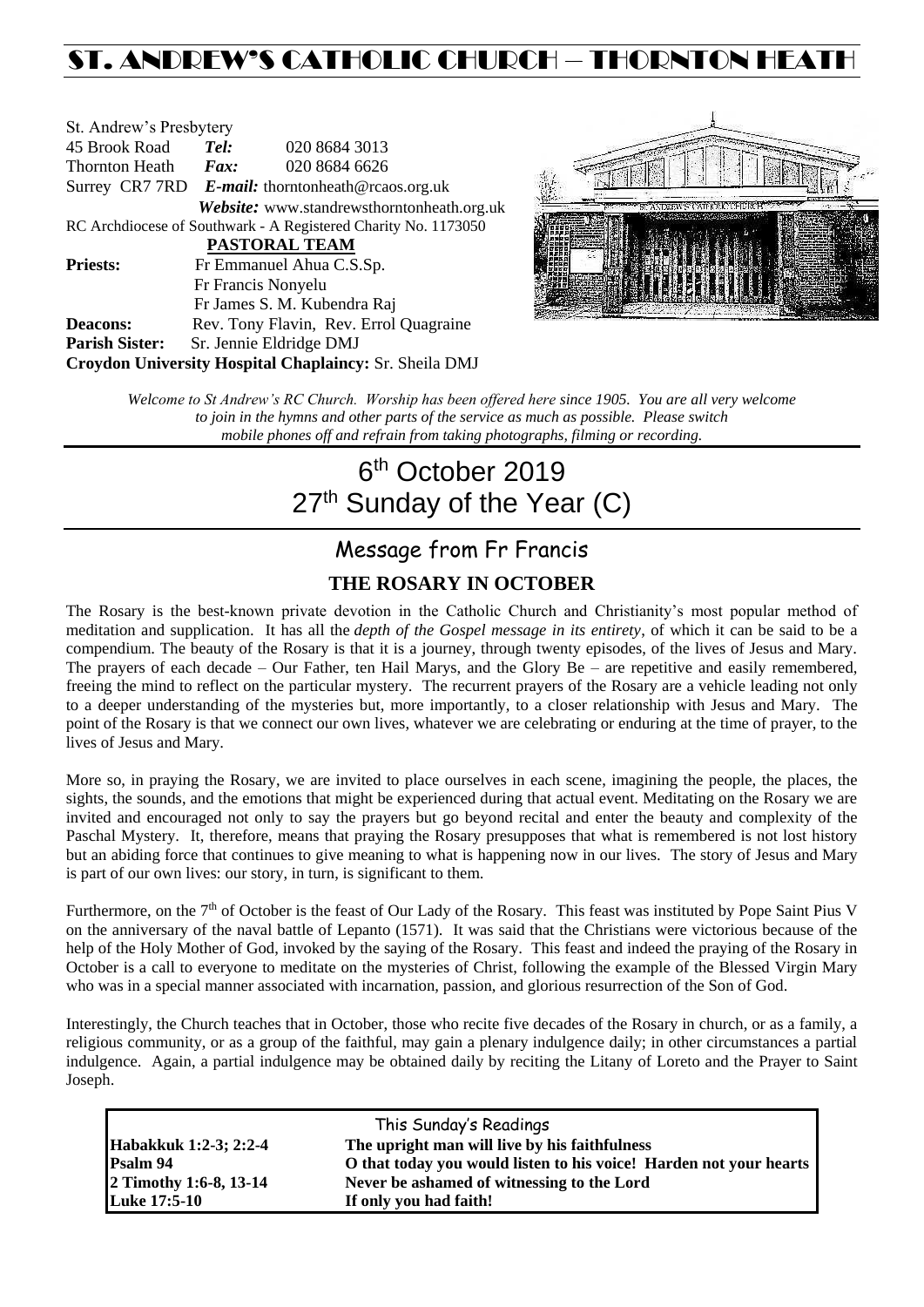# Diary for the Week

| <b>Sunday 6th October</b>                        |                    | 6.00pm (Saturday) First Mass of Sunday | Ellen MacSweeney RIP                  |
|--------------------------------------------------|--------------------|----------------------------------------|---------------------------------------|
| 27 <sup>th</sup> Sunday of the Year              |                    |                                        |                                       |
|                                                  | 9.30am             | Mass                                   | <b>Maureen Pronobis RIP</b>           |
|                                                  | 11.30am            | <b>Mass</b>                            | Mr Guiliana RIP                       |
|                                                  | 5.00pm             | <b>Rosary</b>                          |                                       |
|                                                  | $5.15 - 5.45$ pm   | <b>Exposition and Benediction</b>      |                                       |
|                                                  | 6.00 <sub>pm</sub> | <b>Mass</b>                            | Parishioners                          |
|                                                  | $7.00 - 9.00$ pm   | <b>Charismatic Prayer Group</b>        |                                       |
| $\overline{M}$ onday 7 <sup>th</sup> October     | 7.30am             | <b>Mass</b>                            | Antoneta Gouveta RIP (Anniv)          |
| Our Lady of the Rosary                           | 10.00am            | Mass                                   | Esther Conroy RIP (Anniv)             |
| Jonah 1:1-2:1.11                                 | $5.45 - 7.15$ pm   | <b>Beavers (hall)</b>                  |                                       |
| Luke 10:25-37                                    | $7.00 - 8.00$ pm   | <b>Parish Surgery</b>                  |                                       |
|                                                  | $7.30 - 9.00$ pm   | Scouts (hall)                          |                                       |
| Tuesday 8 <sup>th</sup> October                  | 7.30am             | Mass                                   | Special Intention (Martina & Brendan) |
| Feria                                            | 10.00am            | Mass                                   | Nana Adwoa Nsiah RIP                  |
| Jonah 3:1-10                                     |                    |                                        |                                       |
| Luke 10:38-42                                    |                    |                                        |                                       |
|                                                  |                    |                                        |                                       |
| Wednesday 9 <sup>th</sup> October                | 7.30am             | <b>Mass</b>                            | <b>Michelle Mannion RIP</b>           |
| <b>Blessed John Henry Newman</b>                 | 10.00am            | Mass                                   | Mr Boris Johnson MP                   |
| Saint Denis, Bishop &                            | 2.00 <sub>pm</sub> | <b>Active Retirement Group</b>         |                                       |
| Companions<br>Jonah $4:1-11$                     | 6.00pm             | <b>Lectio Divina Group (hall)</b>      |                                       |
|                                                  | 7.30pm             | <b>Legion of Mary (hall)</b>           |                                       |
| Luke 11:1-4<br>Thursday 10 <sup>th</sup> October | 7.30am             | Mass                                   | Braz & Luis Santan Fernandes RIP      |
| <b>St Paulinus of York</b>                       | 10.00am            | Mass                                   | Pobrina Fernandes RIP                 |
| Malachi 3:13-20                                  | $7.00 - 8.30$ pm   | <b>Cubs (St James the Great)</b>       |                                       |
| Luke 11:5-13                                     |                    |                                        |                                       |
|                                                  |                    |                                        |                                       |
| Friday 11 <sup>th</sup> October                  | 7.30am             | Mass                                   | Rev. Mgr. Patrick McCoy               |
| St John XXIII, Pope                              | 10.00am            | <b>Mass</b>                            | Elizabeth Salapare RIP (Anniv)        |
| Joel 1:13-15; 2:1-2                              | 6.30pm             | <b>Brownies/Guides (hall)</b>          |                                       |
| Luke 11:15-26                                    |                    |                                        |                                       |
| Saturday 12 <sup>th</sup> October                | 9.30am             | <b>Mass</b>                            | Joao Piedade Fernandes & Deceased     |
| St Wilfrid, Bishop                               | $10.00 - 10.30$ am | <b>Confessions</b>                     | <b>Family RIP</b>                     |
| Joel 4:12-21                                     | $5.00 - 5.30$ pm   | <b>Confessions</b>                     |                                       |
| Luke 11:27-28                                    | 6.00 <sub>pm</sub> | <b>First Mass of Sunday</b>            | Angela & Patrick Keetley              |
| Sunday 13 <sup>th</sup> October                  | 9.30am             | Mass                                   | Parishioners                          |
| $28^{th}$ Sunday of the Year                     | 11.30am            | Mass                                   | Kofi Opoku                            |
|                                                  | 5.00pm             | <b>Rosary</b>                          |                                       |
|                                                  | $5.15 - 5.45$ pm   | <b>Exposition and Benediction</b>      |                                       |
|                                                  | 6.00 <sub>pm</sub> | Mass                                   | James Campbell RIP                    |
|                                                  | $7.00 - 9.00$ pm   | <b>Charismatic Prayer Group</b>        |                                       |

# Money Matters

| <b>Collection Last Sunday</b>              | £1,424.55  |  |  |  |
|--------------------------------------------|------------|--|--|--|
| Payment by Standing Order                  | £ $700.00$ |  |  |  |
| Total offertory                            | £2,124.55  |  |  |  |
| Second collection CAFOD Fast Day envelopes |            |  |  |  |
| Thank you for your generosity              |            |  |  |  |



Altar Servers<br>
This week Team 1 This week St Jude's Gram This week St Jude's Group Next week Team 2 Next week Judie's Crew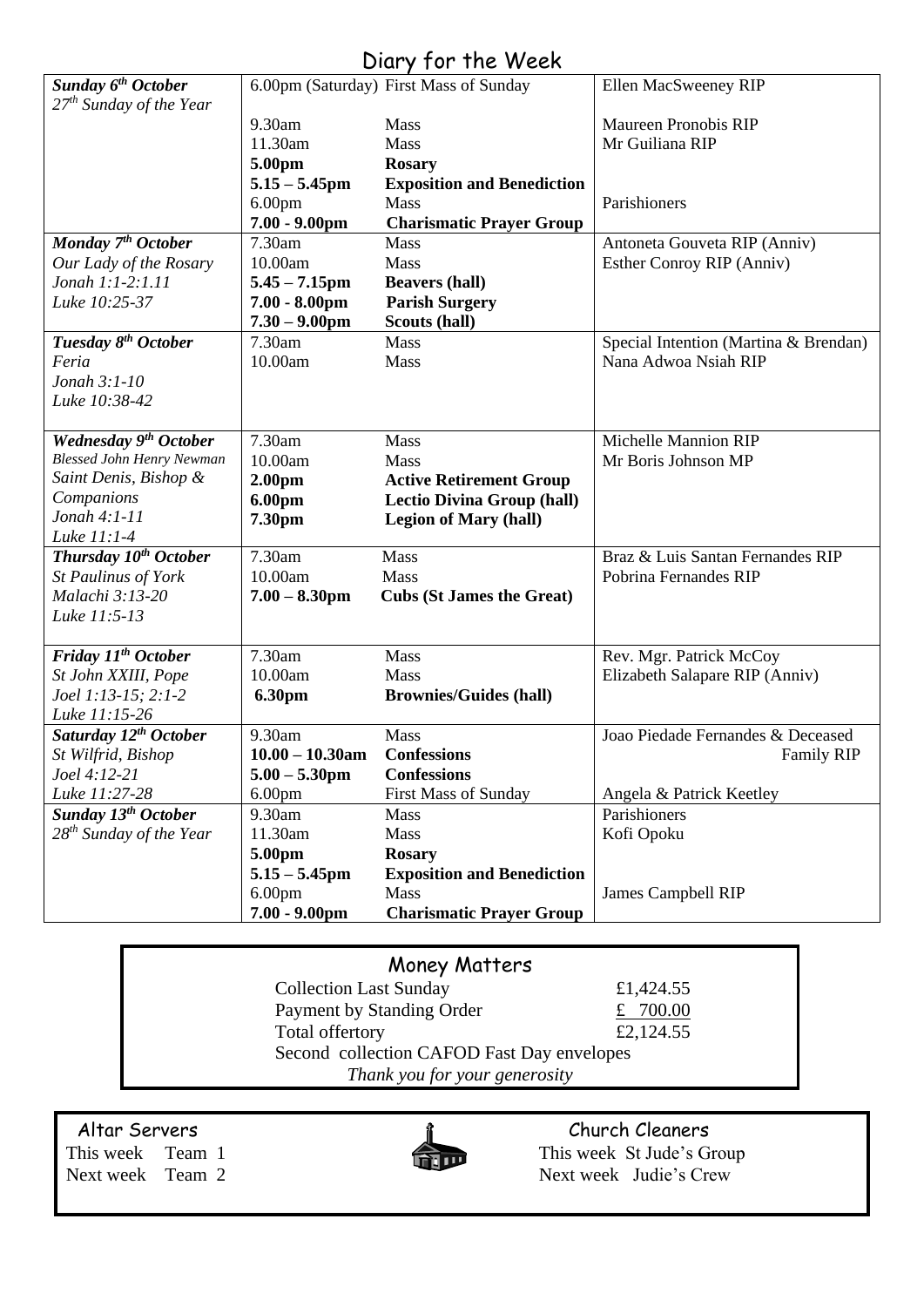# St. Andrew's Parish Notices

#### **WELCOME FR EMMANUEL**

This week we welcome Fr Emmanuel Ahua to St Andrew's. He joins us from St Chad's Church in South Norwood where he was the Assistant Priest for many years. We hope he will be very happy here.

#### **CAFOD FAMILY FAST DAY**

Thank you to everyone who joined us on Friday 4<sup>th</sup> October for a simple meal on Family Fast Day. Please hand in your envelopes this weekend. Please continue to pray and remember our brothers and sisters who are facing hunger, drought, conflict and injustice overseas.

#### **TEA/COFFEE AFTER SUNDAY 9.30AM MASS**

Please do go along to the hall after the 9.30am Mass where tea/coffee and cakes are always served.

#### **NIGERIAN CATHOLIC COMMUNITY**

The group will be meeting today Sunday  $6<sup>th</sup>$  October in the hall after the 11.30am Mass for their Harvest Thanksgiving Anniversary.

# **MISSION WITNESS: 'RED BOX' THANK YOU AND APPEAL**

Fr Liam Durrant MHM wishes to thank everyone in the parish for their welcome last weekend. If you did not get the chance to take a Red Box and you wish to do so, or you would like to find out more about Missio and the Mill Hill Missionaries, please speak to Savio, 07902 933534, our Local Secretary for the Red Boxes. You can also find more information or set up a Direct Debit online at mission.org.uk/about-apf.

Also there will be a collection of all monies on the weekend of  $26/27<sup>th</sup>$  October. Please can all red box holders bring their boxes to be emptied before the Mass. If you are unable to attend Mass, please contact Savio on 07902 933534 but please can we ask that you do not leave the boxes in the parish office.

# **THE RITE OF CHRISTIAN INITIATION OF CHILDREN (R.C.I.C.)**

Children of 7years+ who have not been baptised and children in year 5 and upwards who have not made their First Holy Communion, the third session will be on Tuesday  $15<sup>th</sup>$  October at 6.30pm in the hall. This is the last date at which new registrations for this year will be accepted. Parents will need to attend too.

#### **ANNUAL MASS COUNT**

Thank you to our PPC members who for the next few weeks will be counting the numbers.

#### **FR LEN – SIGNING FORMS**

Fr Len will be returning to St Andrew's for two evenings so that he can sign the school forms from families who were not able to meet with him before. The dates are:  $7<sub>pm</sub>$  Thursday 10<sup>th</sup> October and 5pm Monday 14<sup>th</sup> October. Please note that these two dates will be the *last* that you can meet with Fr Len.

#### **400 CLUB**

The winners for September are: No: 25 - Frances Gilbert / £20 No: 57 - Lucy McAlpin / £10 No: 26 - Mario Fernandes / £10

### **SOCIETY OF ST VINCENT DE PAUL (S.V.P)**

Do you know anyone who is going through a difficult time and would appreciate some support which the SVP Group could provide? This can vary from providing additional food, to buying a pair of school shoes for a child or simply visiting an elderly person living alone. There is not a requirement to be a Catholic, but they must live within the boundaries of St. Andrew's Parish. Please leave details, which will be in strict confidence at the Parish office.

### **ST ANDREW'S UNDER 5'S MUM & TODDLER GROUP**

The group meet every Tuesday morning (term-time only) from 9.30 – 11.15am. Come along and enjoy play, crafts, rhyme-time and snacks, £2 per session, and good coffee served for the adults!